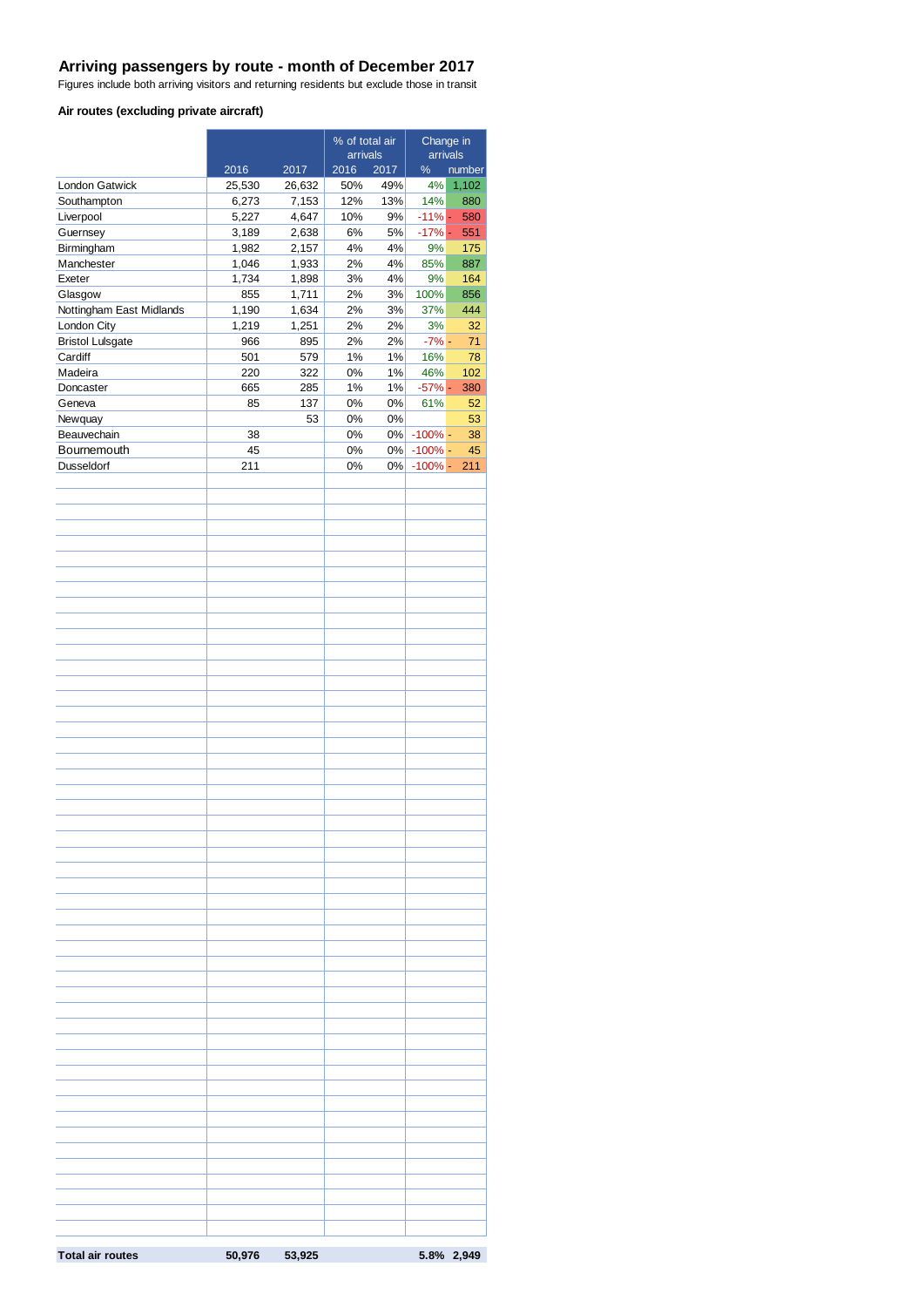# **Arriving passengers by route - month of December 2017**

Figures include both arriving visitors and returning residents but exclude those in transit

# **Sea routes**

|                         |        |       | % of total sea<br>arrivals |      | Change in<br>arrivals |                 |  |
|-------------------------|--------|-------|----------------------------|------|-----------------------|-----------------|--|
|                         | 2016   | 2017  | 2016                       | 2017 | $\%$                  | number          |  |
| St Malo                 | 9,460  | 5,063 | 64%                        | 54%  |                       | $-46\% - 4,397$ |  |
| Portsmouth              | 1,051  | 1,259 | 7%                         | 14%  | 20%                   | 208             |  |
| Granville               | 1,507  | 1,167 | 10%                        | 13%  | $-23% -$              | 340             |  |
| Poole                   | 1,404  | 962   | 10%                        | 10%  | $-31% -$              | 442             |  |
| Guernsey                | 1,153  | 842   | 8%                         | 9%   | $-27% -$              | 311             |  |
| Visiting Yachtsmen      | 98     | 30    | 1%                         | 0%   | $-69% -$              | 68              |  |
|                         |        |       |                            |      |                       |                 |  |
|                         |        |       |                            |      |                       |                 |  |
| <b>Total sea routes</b> | 14,673 | 9,323 |                            |      | $-36.5% -5,350$       |                 |  |

## **Air and Sea combined**

|                              |        |        | share of<br>arrivals by air |      | Change in<br>arrivals |                 |
|------------------------------|--------|--------|-----------------------------|------|-----------------------|-----------------|
|                              | 2016   | 2017   | 2016                        | 2017 | $\%$                  | number          |
| Total arrivals (air and sea) | 65.649 | 63.248 | 78%                         | 85%  |                       | $-3.7\% -2,401$ |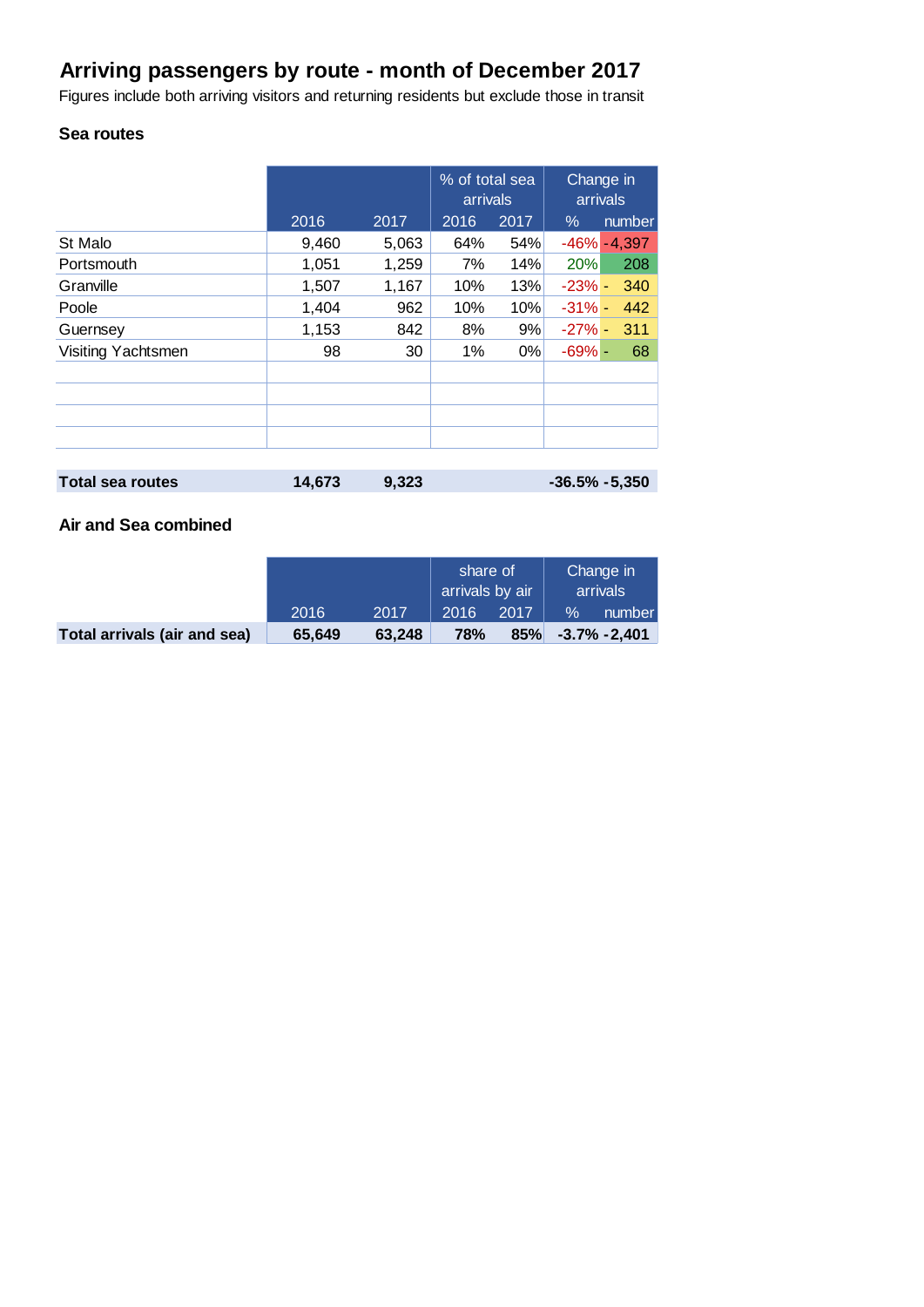#### **Arriving passengers by route - Year-to-date 2017**

Figures include both arriving visitors and returning residents but exclude those in transit

#### **Air routes (excluding private aircraft)**

|                                        |                  |                  | % of total air |             | Change in<br>arrivals   |                 |
|----------------------------------------|------------------|------------------|----------------|-------------|-------------------------|-----------------|
|                                        | 2016             | 2017             | arrivals       |             | $\%$                    |                 |
| <b>London Gatwick</b>                  | 325,756          | 328,382          | 2016<br>41%    | 2017<br>41% | 1%                      | number<br>2,626 |
| Southampton                            | 81,508           | 84,197           | 10%            | 10%         | 3%                      | 2,689           |
| Liverpool                              | 57,701           | 64,024           | 7%             | 8%          | 11%                     | 6,323           |
| Guernsey                               | 51,452           | 44,236           | 6%             | 5%          | $-14% -$                | 7,216           |
| Birmingham                             | 36,638           | 36,000           | 5%             | 4%          | $-2\%$ -                | 638             |
| Glasgow                                | 19,985           | 27,417           | 3%             | 3%          | 37%                     | 7,432           |
| Exeter<br>London Luton                 | 22,764<br>18,141 | 23,807<br>23,762 | 3%<br>2%       | 3%<br>3%    | 5%<br>31%               | 1,043<br>5,621  |
| Manchester                             | 25,328           | 22,492           | 3%             | 3%          | $-11% -$                | 2,836           |
| London City                            | 19,005           | 18,160           | 2%             | 2%          | $-4% -$                 | 845             |
| Nottingham East Midlands               | 13,376           | 18,010           | 2%             | 2%          | 35%                     | 4,634           |
| Doncaster                              | 15,111           | 15,263           | 2%             | 2%          | 1%                      | 152             |
| <b>Bristol Lulsgate</b>                | 15,221           | 13,611           | 2%             | 2%          | $-11% -$                | 1,610           |
| London Southend                        | 12,008           | 12,988           | 2%             | 2%          | 8%                      | 980             |
| Newcastle<br><b>Belfast</b>            | 11,758<br>9,852  | 11,789<br>10,126 | 1%<br>1%       | 1%<br>1%    | 0%<br>3%                | 31<br>274       |
| Cardiff                                | 8,011            | 8,106            | 1%             | 1%          | 1%                      | 95              |
| Dublin                                 | 7,871            | 6,905            | 1%             | $1\%$       | $-12% -$                | 966             |
| Leeds Bradford                         | 6,123            | 6,747            | 1%             | 1%          | 10%                     | 624             |
| Madeira                                | 5,574            | 5,481            | 1%             | 1%          | $-2%$ -                 | 93              |
| Dusseldorf                             | 4,533            | 4,061            | 1%             | $1\%$       | $-10% -$                | 472             |
| Norwich                                | 1,937            | 3,209            | 0%             | 0%          | 66%                     | 1,272           |
| Edinburgh                              | 3,485            | 2,668            | 0%             | 0%          | $-23%$ -                | 817             |
| Palma<br>Munich                        | 2,099<br>1,474   | 2,167<br>1,611   | 0%<br>0%       | 0%<br>0%    | 3%<br>9%                | 68<br>137       |
| Tenerife                               | 1,099            | 1,377            | 0%             | 0%          | 25%                     | 278             |
| Aberdeen                               | 1,237            | 1,372            | 0%             | 0%          | 11%                     | 135             |
| Durham Tees Valley                     | 1,086            | 1,235            | 0%             | 0%          | 14%                     | 149             |
| Geneva                                 | 2,154            | 1,082            | 0%             | 0%          | $-50% -$                | 1,072           |
| Humberside                             | 1,117            | 1,052            | 0%             | 0%          | $-6% -$                 | 65              |
| Inverness                              | 957              | 1,008            | 0%             | 0%          | 5%                      | 51              |
| Berne<br>Vienna                        | 533<br>645       | 851<br>530       | 0%<br>0%       | 0%<br>0%    | 60%<br>$-18% -$         | 318<br>115      |
| Zurich                                 | 645              | 515              | 0%             | 0%          | $-20% -$                | 130             |
| Malaga                                 | 381              | 442              | 0%             | 0%          | 16%                     | 61              |
| Rotterdam                              | 698              | 378              | 0%             | 0%          | $-46% -$                | 320             |
| Faro                                   | 245              | 344              | 0%             | 0%          | 40%                     | 99              |
| Visby                                  |                  | 330              | 0%             | 0%          |                         | 330             |
| Friedrichshafen                        | 186              | 210              | 0%             | 0%          | 13%                     | 24              |
| Newquay<br>Bournemouth                 | 159              | 172<br>148       | 0%<br>0%       | 0%<br>0%    | $-7%$ -                 | 172<br>11       |
| Frankfurt Main                         |                  | 147              | $0\%$          | 0%          |                         | 147             |
| Bremen                                 | 132              | 145              | 0%             | 0%          | 10%                     | 13              |
| Dresden                                | 145              | 144              | 0%             | 0%          | $-1%$ -                 | 1               |
| Porto                                  |                  | 138              | 0%             | 0%          |                         | 138             |
| Cork                                   | 1,398            | 136              | 0%             | 0%          | $-90% -$                | 1,262           |
| Villafranca                            | 179              | 131              | 0%             | 0%          | $-27%$ -                | 48              |
| Alderney                               | $\overline{a}$   | 121              | 0%             | 0%          |                         | 121             |
| Kassel<br>Barcelona                    | 124              | 84<br>78         | 0%<br>0%       | 0%<br>0%    | $-37%$ -                | 84<br>46        |
| Luxembourg                             | 41               | 70               | 0%             | 0%          | 71%                     | 29              |
| Porto Santo                            | $\overline{a}$   | 14               | 0%             | 0%          |                         | 14              |
| Rennes                                 | 125              | 11               | 0%             | 0%          | $-91% -$                | 114             |
| Madrid                                 |                  | 4                | 0%             | 0%          |                         | 4               |
| Billund                                | 127              |                  | 0%             | 0%          | $-100%$ -               | 127             |
| Stuttgart                              | 1,258            |                  | 0%             | 0%          | $-100%$                 | 1,258           |
| Baden-Baden / Karlsruhe<br>Beauvechain | 128<br>38        |                  | 0%<br>0%       | 0%<br>0%    | $-100\%$ -<br>$-100%$ - | 128<br>38       |
| <b>Berlin Tegel</b>                    | 925              |                  | 0%             | 0%          | $-100\%$ -              | 925             |
| <b>Brest</b>                           | 146              |                  | 0%             | 0%          | $-100\%$ -              | 146             |
| <b>Brindisi</b>                        | 74               |                  | 0%             | 0%          | $-100%$ -               | 74              |
| Dundee                                 | 622              |                  | 0%             | $0\%$       | $-100\%$ -              | 622             |
| Erfurt                                 | 137              |                  | 0%             | 0%          | $-100\%$ -              | 137             |
| Hannover                               | 1,065            |                  | 0%             | 0%          | $-100% -$               | 1,065           |
| Lerwick                                | 55               |                  | 0%             | 0%          | $-100\%$ -              | 55              |
| Lubeck<br>Odense                       | 142<br>59        |                  | 0%<br>0%       | 0%<br>0%    | $-100\%$ -<br>$-100% -$ | 142<br>59       |
| Staverton                              | 247              |                  | 0%             | 0%          | $-100\%$ -              | 247             |
|                                        |                  |                  |                |             |                         |                 |
| <b>Total air routes</b>                | 795,020          | 807,488          |                |             |                         | 1.6% 12,468     |

|  | Total air routes |  |
|--|------------------|--|
|  |                  |  |